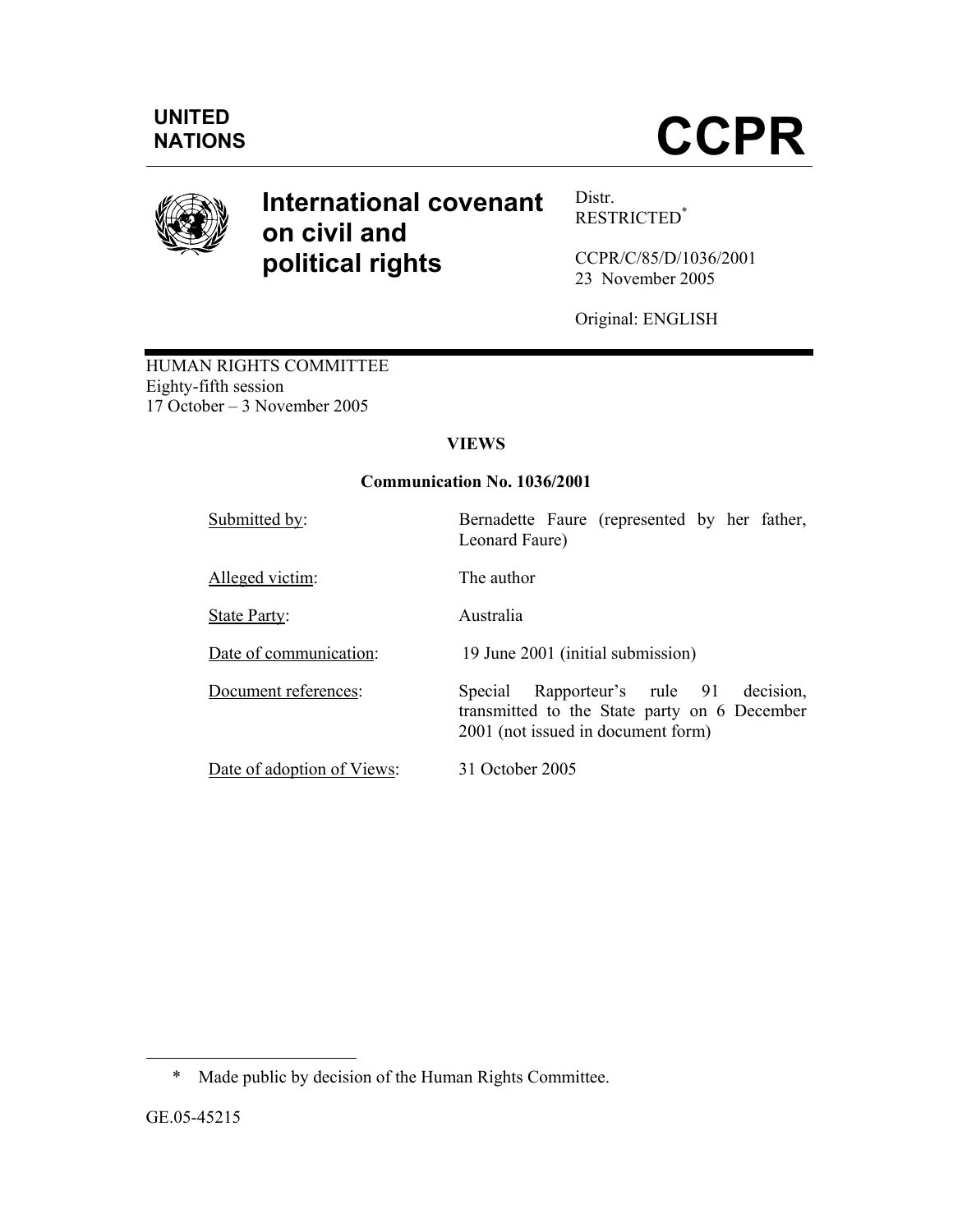*Subject matter :* Receipt of unemployment benefits conditioned upon performance of compulsory labour

 *Procedural issues*: Exhaustion of domestic remedies – Substantiation, for purposes of admissibility – Scope of the Covenant

 *Articles of the Covenant:* Articles 2 and 8

 *Articles of the Optional Protocol*: Article 5, paragraph 2(b)

 On 31 October 2005, the Human Rights Committee adopted the annexed draft as the Committee's Views, under article 5, paragraph 4, of the Optional Protocol in respect of communication No. 1036/2001. The text of the Views is appended to the present document.

[ANNEX]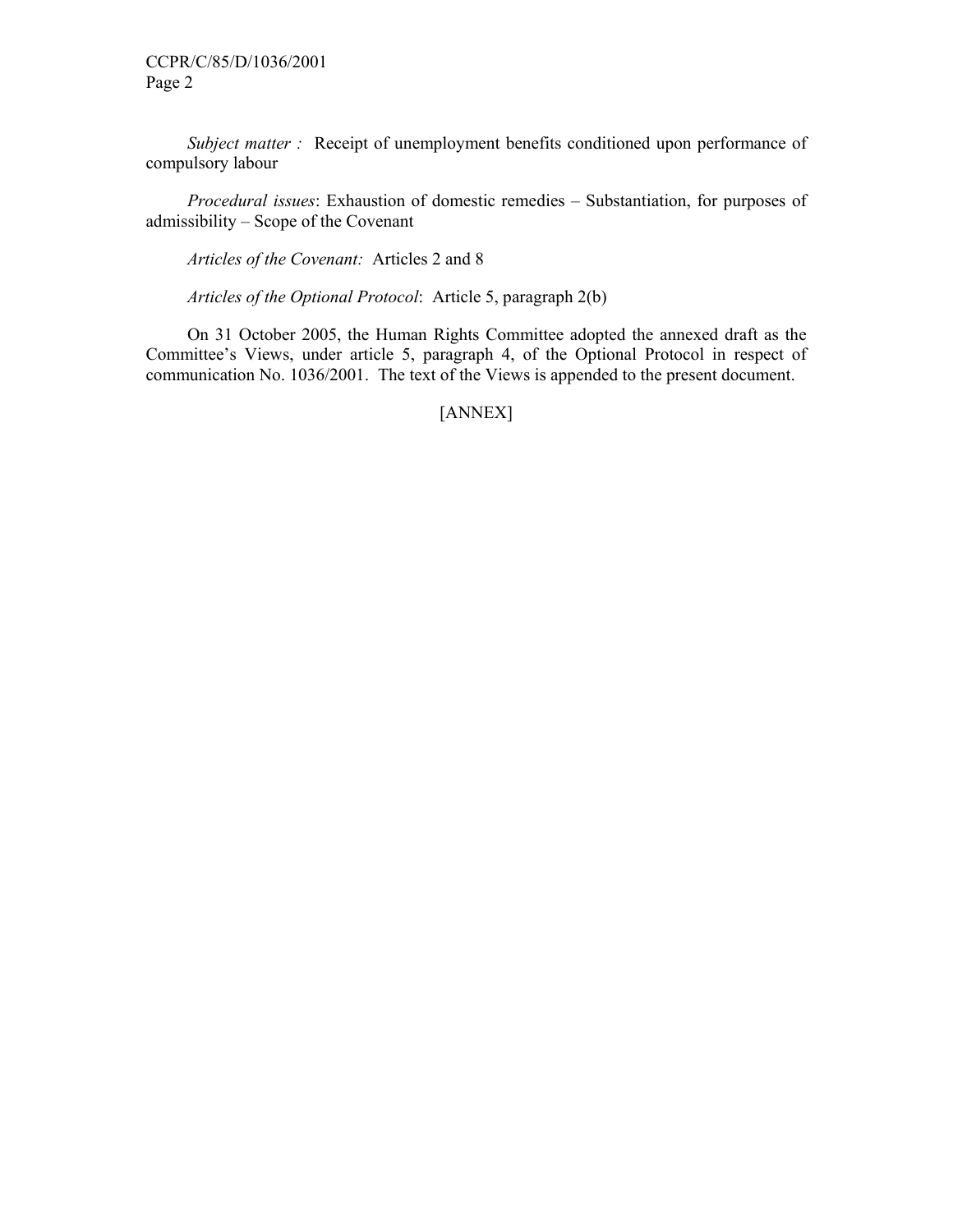#### **ANNEX**

Views of the Human Rights Committee under article 5, paragraph 4, of the Optional Protocol to the International Covenant on Civil and Political rights

Eighty-fifth session

concerning

#### **Communication No. 1036/2001\*\***

| Submitted by:          | Bernadette Faure (represented by her father,<br>Leonard Faure) |
|------------------------|----------------------------------------------------------------|
| Alleged victim:        | The author                                                     |
| State Party:           | Australia                                                      |
| Date of communication: | 19 June 2001 (initial submission)                              |

 The Human Rights Committee, established under article 28 of the International Covenant on Civil and Political Rights,

Meeting on 31 October 2005,

 Having concluded its consideration of communication No. 1036/2001, submitted to the Human Rights Committee on behalf of Bernadette Faure under the Optional Protocol to the International Covenant on Civil and Political Rights,

 Having taken into account all written information made available to it by the author of the communication, and the State party,

Adopts the following:

#### **Views under article 5, paragraph 4, of the Optional Protocol**

1. The author of the communication, initially dated 19 June 2001, is Bernadette Faure, an Australian and Maltese national, born 22 April 1980. She claims to be a victim of a violation by Australia of her rights under articles 2, paragraphs 2 and 3(a)-(c), and 8, paragraph 3. She is represented by her father, Leonard Faure, who acts with her express authority.

 $**$ The following members of the Committee participated in the examination of the present communication: Mr. Nisuke Ando, Mr. Prafullachandra Natwarlal Bhagwati, Mr.Alfredo Castillero Hoyos, Mr. Edwin Johnson, Mr. Walter Kälin, Mr. Ahmed Tawfik Khalil, Mr. Michael O'Flaherty, Ms. Elisabeth Palm, Mr. Rafael Rivas Posada, Sir Nigel Rodley, Mr. Hipólito Solari Yrigoyen, Ms. Ruth Wedgwood and Mr. Roman Wieruszewski.

Pursuant to rule 90 of the Committee's rules of procedure, Committee member Mr. Ivan Shearer did not participate in the adoption of the present decision.

The text of an individual opinion signed by Committee member Ms. Ruth Wedgwood is appended to the present document.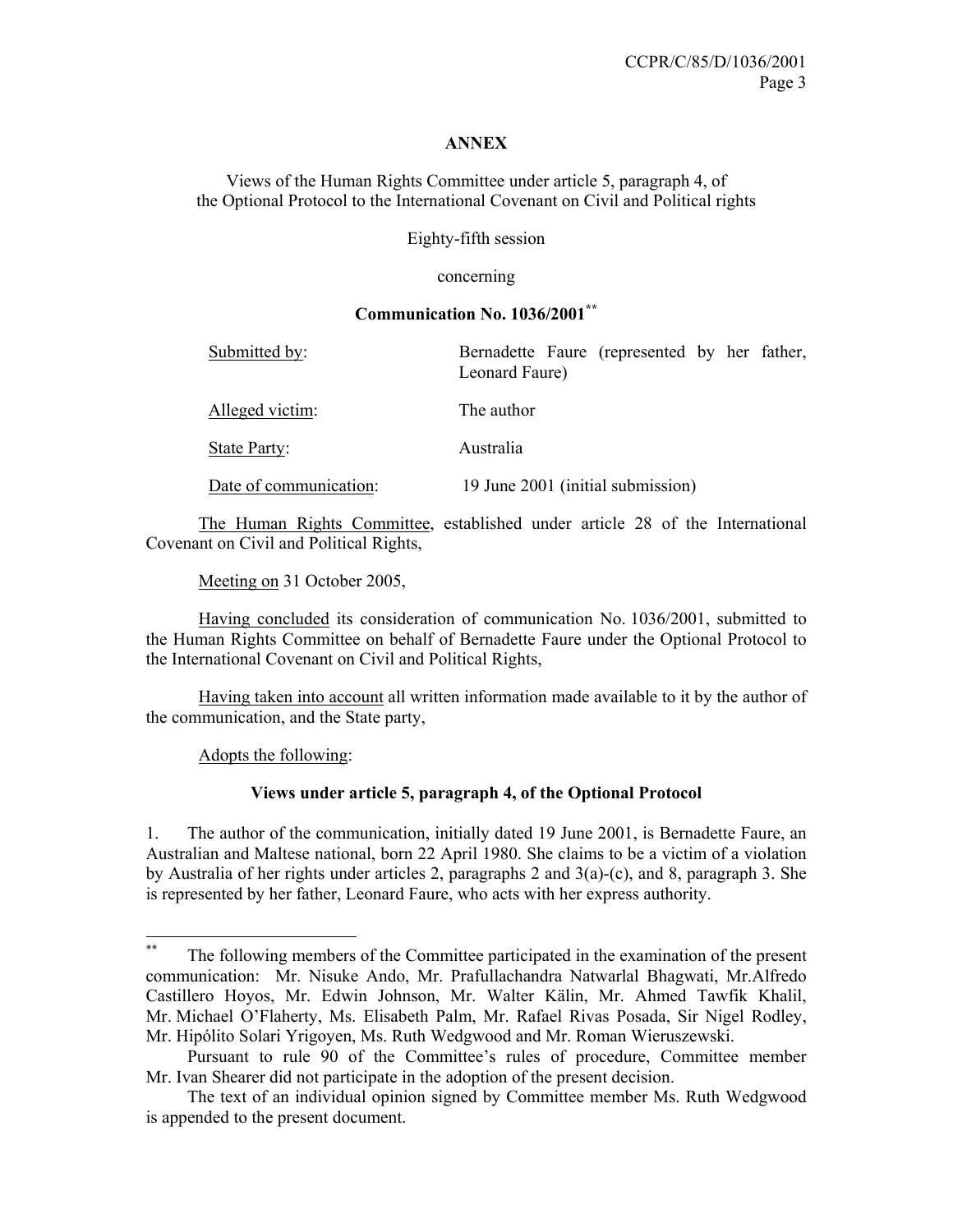## **Factual background**

-

2.1 After leaving high school aged 16 in 1996, the author continuously drew unemployment benefits. On 7 July 1997, the *Social Security Legislation Amendment (Work for the Dole)* Act 1997 ("the 1997 Act") entered into force.

2.2 On 3 November 2000, after having been referred to and attending an "Intensive Assistance" program at IPA Personnel Ltd (a government-accredited private employment agency), the author failed to comply with the terms of her "Preparing for Work Agreement" (first "activity test" breach in two years). As a result, on 13 November 2000, a rate reduction period was imposed on her unemployment benefit.<sup>1</sup>

2.3 Following completion of the "Intensive Assistance" program, the author was referred on three occasions to an employer, Mission Australia, to undertake the Work for Dole program, with an interview scheduled on each occasion. She did not attend any interview. In the meantime, on 12 June 2001, the Human Rights and Equal Opportunities Commission (HREOC) also declined to investigate a complaint lodged on her behalf that the Work for Dole program amounted to a forced or compulsory labour, reasoning that the alleged violation arose by direct operation of legislation, rather than as a result of a decision-maker's discretion and therefore fell outside of its statutory mandate. HREOC observed, in addition, that "…reducing or canceling unemployment assistance because a person does not want to participate in the Work for the Dole program does not constitute forced or compulsory labour, as the nature of the punishment and the degree of involuntariness does not reach the threshold required to breach article 8(3)(a) of the [Covenant]."

2.4 On 9 July 2001, the author commenced the Work for Dole program, finishing her initial employment placement on 7 October 2001. After starting a second employment placement on 24 October 2001, she did not attend the placement on 30 October and again on 5-6 November. On 22 November 2001, a rate reduction period was imposed on her unemployment benefit for her unexplained absence on 30 October (second "activity test" breach in two years). $2$ 

2.5 On 6 December 2001, her unemployment benefit was entirely cancelled for her unexplained absence on 5-6 November 2001 (her third "activity test" breach in two years) and she left the Work for Dole program. Prior to the cancellation, she was contacted and claimed that she had been too ill to attend the employment placement. She was unable to provide a medical certificate for her absence, claiming to have lost the original one provided by her doctor, and was unable to provide a copy from the doctor. The cancellation resulted in a two months non-payment period of her unemployment benefits.

2.6 On 10 December 2001, an administrative review officer affirmed the decision to cancel the author's unemployment benefit. On 26 February 2002, her unemployment benefits were reinstated following a renewed application for payment of unemployment benefits.

<sup>&</sup>lt;sup>1</sup> The State party explains that the reduction in payment for a first activity test breach in two years is 18% of the person's maximum basic rate of payment for 26 weeks.

 $\tilde{c}$  The State party explains that the reduction in payment for a second activity test breach in two years is 24% of the person's maximum basic rate of payment for 26 weeks.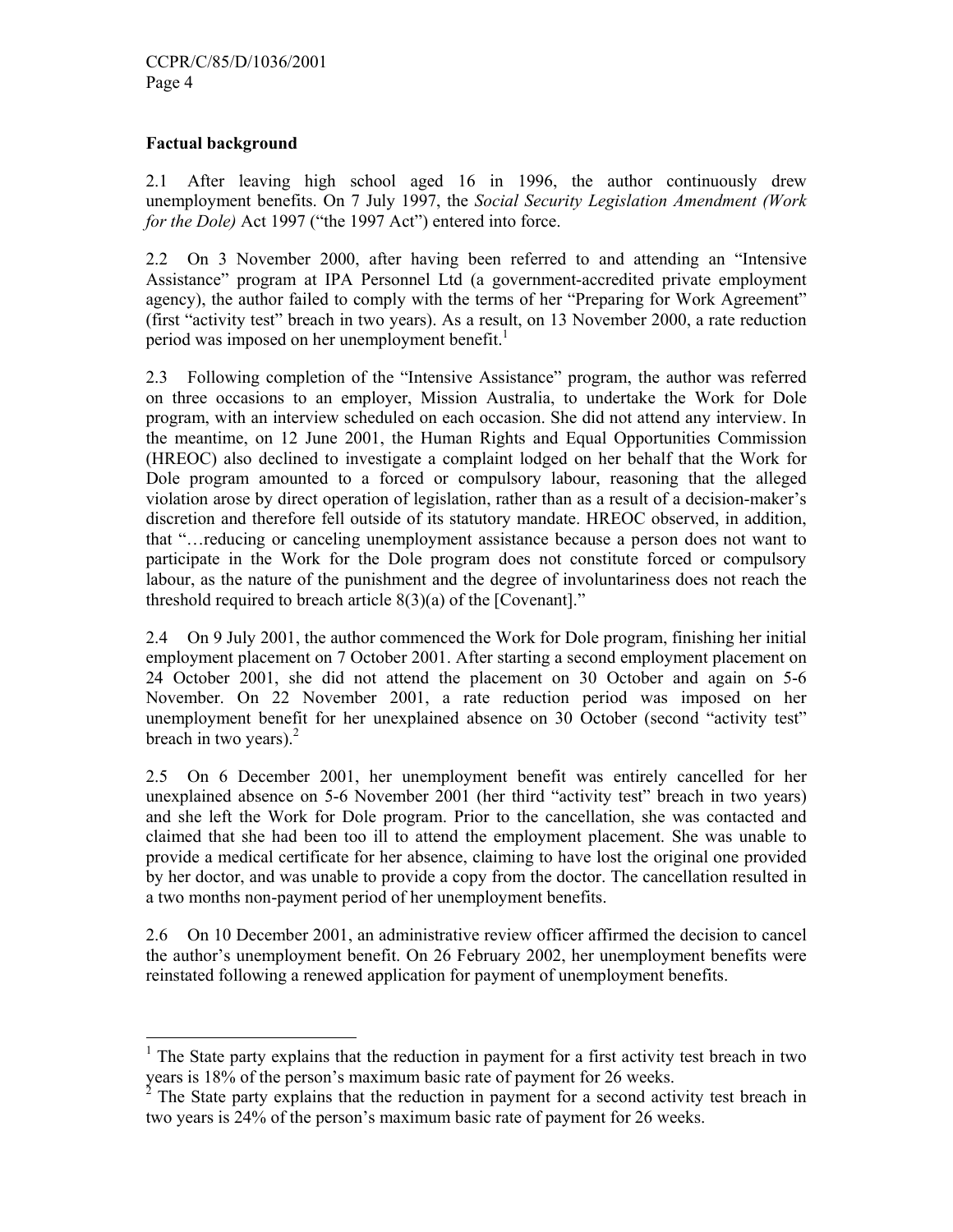## **The complaint**

3.1 The author alleges that she was required to perform forced or compulsory labour in violation of article 8, paragraph 3(a), of the Covenant, in particular by being required to attend the Work for Dole program. If she refused to participate, she would be impoverished by a reduction or suspension of her unemployment benefits.

3.2 The author further claims that she is without a remedy for her complaint, in violation of article 2, paragraphs 2 and  $3(a)$ , (b) and (c), of the Covenant, as her complaint to HREOC was not accepted for consideration. In particular, she argues that HREOC had the authority to make reports or recommendations to the Attorney-General which could have been utilized in this case.

#### **The State party's submissions on admissibility and merits**

4.1 By submissions of 17 June 2002, the State party challenges both the admissibility and merits of the communication. The State party details the operation of its WFD program, imposing on persons such as the author the obligation to perform certain community labour, upon pain of reduction of unemployment benefits. The scheme is described in greater detail in Annex to the communication.

4.2 As to the admissibility of the communication, the State party argues that the principal claim under article 8 is inadmissible for failure to exhaust domestic remedies, as the author's participation in the Work for Dole program could have been challenged under an extensive domestic social security review and appeals system established by law. Administrative review is available for any decision made in relation to social security entitlement – thus, a decision to include participation in a Work for Dole program in a person's 'Preparing for Work' Agreement is subject to review, as is a decision that a person participate in a Work for Dole program as part of the general activity test. This objective review is carried out by specialist officer, not being the original decision-maker. Thereafter, review is available in the Social Security Appeals Tribunal and appeal to the Administrative Appeals Tribunal. Further appeal to the federal courts and the High Court of Australia then is available.

4.3 In the present case, the author only sought an internal administrative review on 10 December 2001, not availing herself of the further appeals available. The communication was submitted well prior to that date, despite the author having been notified on numerous occasions as to her appeal rights. She can thus be taken to have been reasonably aware of her review rights, and any doubts she may have about their effectiveness cannot absolve her of her obligation to pursue them.

4.4 The author also did not apply for judicial review of HREOC's decision that it did not have jurisdiction to entertain her complaint on the basis that it concerned direct operation of social security law, rather than any exercise of discretion by a decision-maker. Alternatively, the State party argues that the author could have applied to Federal Court directly for judicial review of the decision to refer her to a Work for Dole program.

4.5 Turning to the subsidiary claim under article 2, the State party argues that the claim under article 2 is incompatible with the Covenant and further inapplicable to the facts pleaded. The State party refers to the Committee's jurisprudence that article 2 is of accessory nature to the substantive articles of the Covenant, and thus, in the absence of a violation of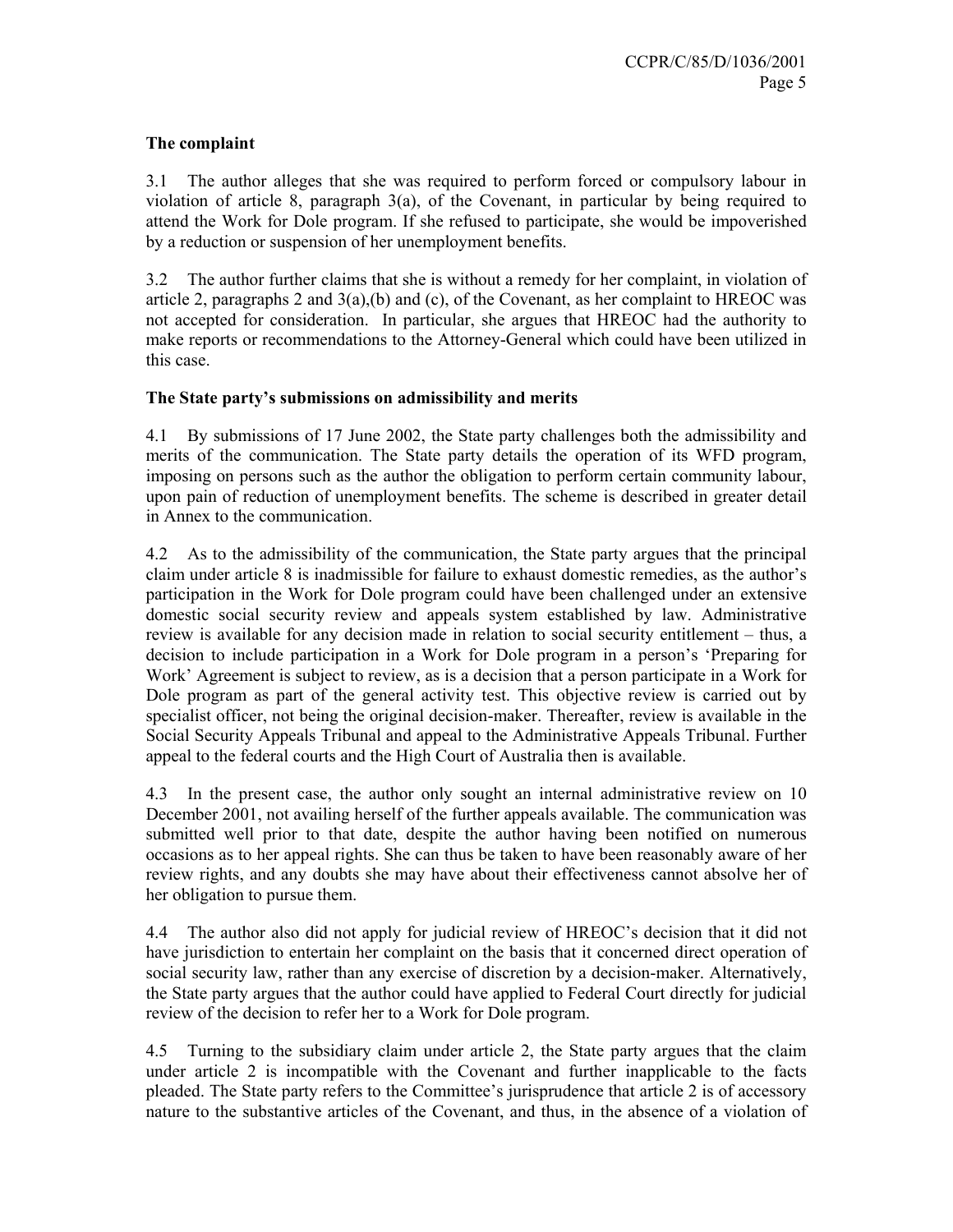article 8 of the Covenant, a separate article 2 issue cannot arise. In addition, the communication contains no claims that are capable of amounting to a breach of article 2, nor does the communication set out the nature of the alleged violation claimed.

4.6 The State party adds that this claim is inadmissible for failure to exhaust domestic remedies on the basis of the arguments set out in this respect in relation to article 8, *supra*. Finally, it contends this claim is unsubstantiated, for purposes of admissibility: it is a mere assertion, with no evidence submitted to suggest that the author has been denied an effective remedy.

4.7 On the merits of the article 8 claim, the State party points out that in the absence of substantive consideration of the issue of forced labour by the Committee, the Committee should be guided by the approaches of other international organizations.<sup>3</sup> While reference to the ILO conventions on forced labour (No. 29 of 1930) and on the abolition of forced labour (No. 105 of 1957) was deliberately omitted from the Covenant because of difficulties with the ILO definitions, it is suggested that conclusions of the ILO's Committee of Experts can still be drawn on for assistance in determining the "permissible" forced or compulsory labour that can be imposed. An academic commentator argues that States must meet certain minimum labour and social welfare law standards contained in the two ILO conventions in order to come within the exceptions set out in article 8, paragraph 3, of the Covenant.<sup>4</sup>

4.8 The State party concedes that the ILO Committee of Experts monitoring Chilean legislation on unemployment benefits considered a loss of benefits imposed if a person refused to carry out community relief work to be "equivalent to a penalty in the sense of the Convention." It distinguishes the schemes, however, on the basis that, in Chile, payment of unemployment benefits was conditional upon payment of contributions for 52 weeks of the preceding two years, while in Australia benefits are not conditional upon any prior contribution. In addition, Chilean unemployment benefits are time-bound, while in Australia they are not. In the State party's view, therefore, the Committee of Experts' comments on Chile are not presently relevant.

4.9 Turning to the relatively scarce jurisprudence arising under the similar terms of article 4 of the European Convention on Human Rights, the State party refers to the case of Van der Mussele v Belgium.<sup>5</sup> The European Court there held that a law student, voluntarily choosing to enter the legal profession, could not be held to have been required to perform forced labour by a requirement to undertake a certain amount of pro bono work during his clerking apprenticeship in order to register as advocates. In the Court's view, the service did not impose a burden so excessive or disproportionate to the advantages attached to future

<sup>&</sup>lt;sup>3</sup> The State party refers to but two occasions where the issue was even touched on: Timmerman v The Netherlands Communication No. 871/1999, Decision adopted on 29 October 1999, and Wolf v Panama Communication No. 289/1988, Views adopted on 26 March 1992. [Note to the Committee: In the first case, the Committee declared inadmissible a claim that engaging in certain professional employment on a disputed pay scale amounted to forced labour, while in the second, the Committee found unsubstantiated a claim that a remind prisoner had to perform forced labour while in pre-trial custody.]

<sup>&</sup>lt;sup>4</sup> Manfred Nowak, U.N. Covenant on Civil and Political Rights: CCPR Commentary, N.P. Engel, Kehl am Rhein, 1993, at 157.

<sup>&</sup>lt;sup>5</sup> Series A, 70 (1983).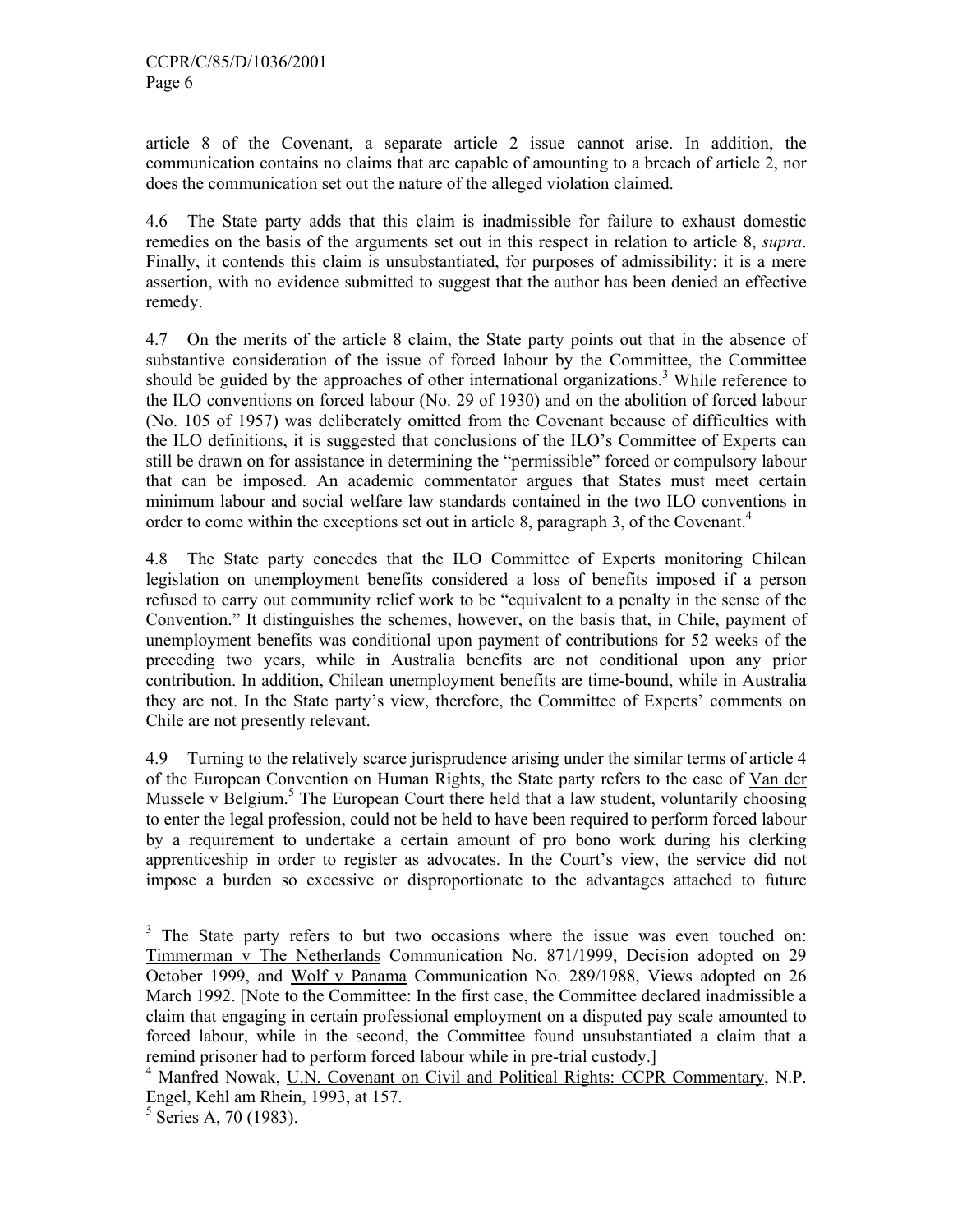exercise of the profession that it could be treated as not having been voluntarily accepted beforehand. Given that the governing ideas of the exceptions to article 4 were the general interest, social solidarity and what is in the ordinary or normal course of affairs, the requirement of service was not disproportionate or unreasonable.

4.10 In  $X$  v The Netherlands,  $6$  the European Commission of Human Rights found that a suspension for 26 weeks of a builder's unemployment benefit due to the builder's refusal, on grounds of alleged over-qualification, of a job offer made to him did not amount to forced or compulsory labour. The Commission reasoned that nobody was forced, by penalty, to accept a job offer made by competent public authorities. Rather, acceptance of such an offer was simply a condition to receipt of unemployment benefits, a refusal being penalized only by temporary loss of those benefits.

4.11 The State party observes that the Covenant's exception for "any work or service which forms part of normal civic obligations" is not specifically defined, but should be interpreted against the backdrop of the minimum standards contained in ILO Convention No. 29. That Convention, in article 2, paragraph 2(e), excludes:

"…minor communal services of a kind which, being performed by the members of the community in the direct interests of the said community, can therefore be considered as normal civic obligations incumbent on members of the community, provided that the members of the community or their direct representatives shall have the right to be consulted in regard to the need for such services."

4.12 It is also relevant that article 11 sets out a minimum age of 18 and prior medical examinations for those required to perform compulsory labour, while article 12 states that the maximum labour period shall not exceed sixty days per year. Article 13 provides that the working hours in question should correspond to those of voluntary labour, and article 14 sets out cash remuneration not less than prevailing for similar work in the district. Article 15 applies workers' compensation and incapacitation legislation to both forms of labour. The State party argues that the Work for Dole program generally satisfies the minimum standards of the Convention. It is quite proper, as recognized in the above-mentioned ILO instruments, to place reasonable conditions on social security payments. By participating in the Work for Dole program, long-term unemployed persons enhance their skills, employability and thus future self-sufficiency. Unemployment benefits in Australia are not dependent on prior contributions, nor are they time-bound. Nobody is forced to accept them, but if an individual does choose to do so, compliance with participation in a Work for Dole program is a reasonable condition.

4.13 The State party argues that the present communication raises issues of compulsory rather than forced labour, given the absence of any physical or mental constraint. Applying the Van der Mussele test developed by the European Court, the author's participation in the Work for Dole program does not even reach the threshold of compulsory labour, as neither the necessary intensity of penalty or of involuntariness are involved. The State party points out that it carefully considered the program's compatibility with its international obligations, as borne out by statements made during the second parliamentary reading of the draft Bill:

<sup>-</sup><sup>6</sup> No. 7602/76, 7 DR 161 (1976).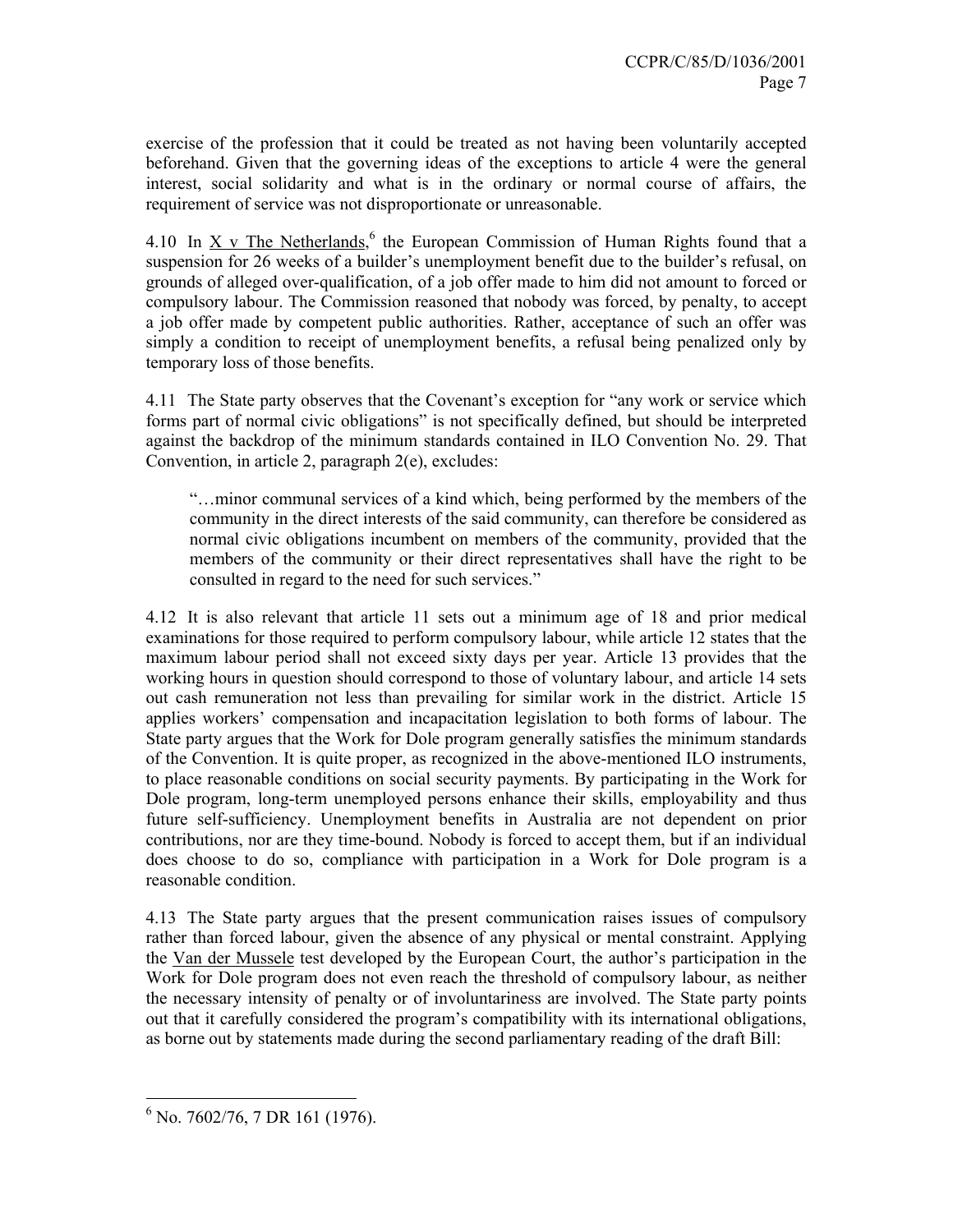"The government is cognizant of its international obligations. It has taken advice of the Attorney-General's Department that a work for the dole initiative should not contravene our international obligations, provided that the work offered under work for the dole is 'suitable' and 'reasonable' for that person. The fact that payment of unemployment allowance is not based on any prior mandatory contribution, coupled with the positive benefits of work for the dole for participants, means that the initiative should be regarded as reasonable in its requirement of a contribution to the community from participants."

4.14 Assessing the two dimensions of penalty and involuntariness, the State party points out that a failure to participate in the program, without reasonable excuse, initially only leads to a reduction in the rate of unemployment benefits payable, with repeated failure – again without reasonable excuse – leading to non-payment for 2 months only. There is no absolute right to social security, and ILO standards on unemployment benefits accept that they may be withdrawn where an individual refuses an offer of suitable and reasonable employment.<sup>7</sup> In this light, there is no element of penalty for failure to participate in the Work for Dole program that would raise participation in the program to the threshold of compulsory labour.

4.15 In terms of involuntariness, the State party argues that the program modalities satisfy requirements of reasonableness and proportionality. Unemployed people are not required to accept benefits but, if they do, a pre-condition to receipt may be participation in the Work for Dole program. Long-term youth unemployment is a serious problem in Australia, and this program is part of a series of innovative responses to the problem. The program is based on the concept of mutual obligation between an unemployed person and the community supporting him or her. The relevant projects provide real tangible benefits to communities in the form of community facilities, infrastructure, care and assistance. The program is specially designed to improve the skills, employability, self-esteem and experience of young unemployed people. 18-20 year olds are only required to work 12 hours per week, while older persons work 15 hours per week, with working hours corresponding to those in the general marketplace.

4.16 In addition, participants can only work in the program for six months at a time, and for six months per year. Job search requirements applicable to participants are reduced to two employer contacts per fortnight. Checks and balances, coupled with review processes, ensure specific work is suitable and reasonable, with a participant being able to raise these issues. The State contracts personal injury and third party liability insurance for participants. Finally, a fortnightly supplement is paid in view of the extra costs. In light of these elements, the burden the Work for Dole program imposes on young unemployed persons as a condition of receiving unemployment benefits is not unreasonable, or disproportionate when weighed up to the positive benefits received by them and the community.

4.17 The author had received unemployment benefits for four years before her referral to the program, at age 21. Previously, she had been involved in a number of activities enhancing her employability, including a year-long Intensive Assistance program. Her benefits were cancelled because of her failure to provide supporting evidence for alleged illness and thus

<sup>&</sup>lt;sup>7</sup> ILO Convention No. 44 of 1934 Ensuring Benefit or Allowances to the Involuntarily Unemployed and ILO Convention No. 168 of 1988 Concerning Employment Promotion and Protection against Unemployment.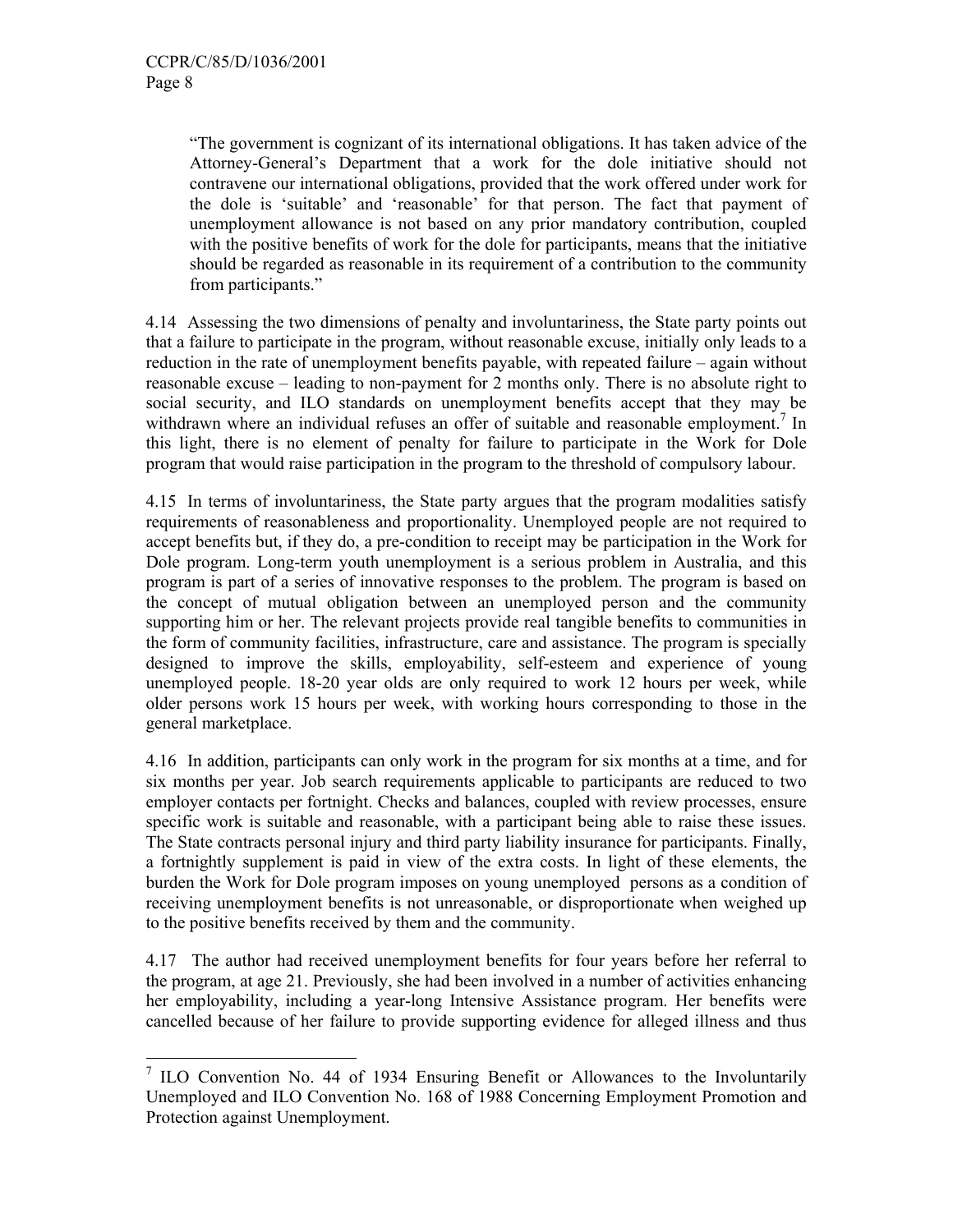being unable to demonstrate a reasonable excuse for her absence. This decision was upheld on review. In the review, she also contended she was unable to carry out concreting work as part of the project. However the Community Work Co-ordinator for the project advised that the concreting was minor, there were other young women involved and nobody was asked to do anything they were incapable of physically performing. In the State party's view, these processes show how checks and balances work to ensure that Work for Dole participants are given reasonable and suitable work.

4.18 In conclusion, the State party invites the Committee to find that the author was not required to engage in compulsory labour, within the meaning of article 8 of the Covenant, or that, if so, the labour is justified by the exception of "normal civic obligation" contained in article 8, paragraph 3(c)(iv), resulting in no violation of the Covenant.

4.19 On the merits of the article 2 claims, the State party argues that as the substantive claim under article 8 is either inadmissible or without merit, the assertion of an article 2 claim must also be considered to be without merit. In any event, the author has not provided evidence sufficient to enable a proper consideration of this claim. Even if the communication could be said to contain any substantiated evidence, the State party contends, in the light of its admissibility submissions on article 2, that it fully protects Covenant rights under common law and Federal, State and Territory legislation. In the present case, numerous appeal and review instances were available but not utilized. Her failure to exhaust domestic remedies also supports a finding that there is no violation.

4.20 On the specific claim that HREOC did not make a report and recommendations to the Attorney-General, the State party points out that this was because HREOC rejected the author's complaint and thus cannot serve as a basis for an article 2 claim.

#### **The author's comments on the State party's submissions**

5.1 By letter of 1 September 2002, the author challenged the State party's submissions, rejecting the present applicability of the Van der Mussele reasoning of the European Court, on the basis that she was not in a apprentice-teacher relationship or training for a specific vocation compulsory labour. In any event this precedent is inapplicable as she was never offered, and thus could not have refused, *suitable* work, as said to be required by the ILO instruments. Rather, she was enrolled into the Work for Dole program, and subsequently had her unemployment benefits suspended, in the absence of a prior offer of suitable work. She emphasizes that she was enrolled into the Work for Dole program for purposes of doing community work. She rejects the European Commission's reasoning in the X case that suspension of unemployment benefits cannot be taken as amounting to payments later suspended without having being offered such work.

5.2 The author argues that the threat, real or perceived, of an entire suspension of unemployment benefits in the event of her failure to participate in the Work for Dole program must be taken as imposing a high degree of mental constraint, contending that "the prospective scenario of starvation cannot be reasonably construed otherwise".

5.3 The author rejects the contention that domestic remedies were not exhausted, arguing that HREOC and certain Work for Dole administrative correspondence did not explicitly advise a right of review. In any event, the threat of cancellation of unemployment benefits described in the latter conveyed the impression that no right of review was available. The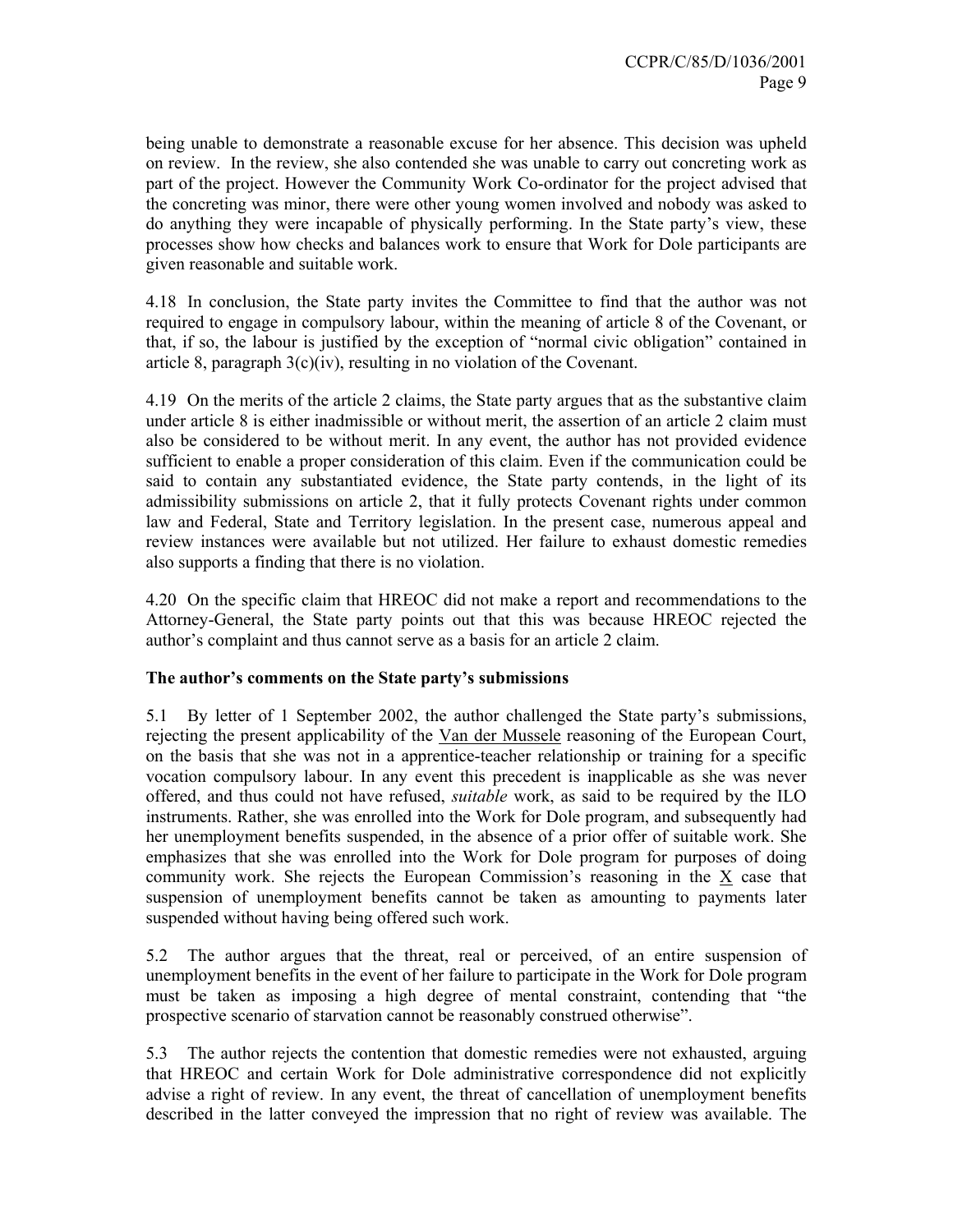author cites the Committee's decision in  $Landry v Canada<sup>8</sup>$  as support for the proposition that</u> in such circumstances the State party is stopped from advancing a claim that domestic remedies have not been exhausted.

#### **Issues and proceedings before the Committee**

#### **Consideration of admissibility**

6.1 Before considering any claims contained in a communication, the Human Rights Committee must, in accordance with article 93 of its rules of procedure, decide whether or not it is admissible under the Optional Protocol to the Covenant.

6.2 On the issue of exhaustion of domestic remedies, the Committee observes that there is no dispute that the author comes squarely within the scope of the impugned legislation, with the alleged violation deriving from the direct application of the law to her. As the Committee observed in a similar context, it would be futile to expect an author to bring judicial proceedings which would merely confirm the undisputed fact that the primary legislation in question, in this case the 1997 Act and the requirement of participation in the Work for Dole program imposed pursuant to it, does in fact apply to her, when what is being challenged before the Committee is the substantive operation of that law, the content of which is not open to challenge before the domestic courts. As the State party has not shown how the substantive content of the Work for Dole regime set out in the 1997 Act that is applicable to her can be challenged in the domestic courts, the Committee considers that it is not precluded by article 5, paragraph 2(b), of the Optional Protocol from consideration of the case.

6.3 As to the argument that the claims under articles 2 and 8 fall *ratione materiae* outside the scope of the Covenant and are insufficiently substantiated, the Committee considers that the author has advanced arguments of a sufficient weight to substantiate, for purposes of admissibility, her claims under these articles of the Covenant.

## **Consideration of the merits**

7.1 The Human Rights Committee has considered the present communication in the light of all the information made available to it by the parties, as provided in article 5, paragraph 1 of the Optional Protocol.

7.2 Turning first to the claim under article 2 of the Covenant, the Committee recalls that article 2 requires a State party to provide an effective remedy for breaches of Covenant rights. In its decision in the case of  $Kazantzis$  v Cyprus,<sup>10</sup> the Committee stated that "Article 2, paragraph 3, requires that in addition to effective protection of Covenant rights States parties must ensure that individuals also have accessible, effective and enforceable remedies to vindicate those rights …. A literal reading of this provision seems to require that an actual

<sup>&</sup>lt;sup>8</sup> Communication No. 112/1981, Decision adopted on 8 April 1986.

<sup>&</sup>lt;sup>9</sup> See the Committee's rejection of the same argument with respect to mandatory detention provisions of the *Migration* Act in A v Australia, Case No 560/1993, Views adopted on 4 March 1997, C v Australia, Case No 900/1999, Views adopted on 28 October 2002, Baban et al. v Australia, Communication 1014/2001, Views adopted on 6 August 2003, and Bakhtiyari v Australia, Case No 1069/2002, Views adopted on 29 October 2003.

 $\frac{10}{10}$  Case No 972/2001, Decision adopted on 7 August 2003, at paragraph 6.6.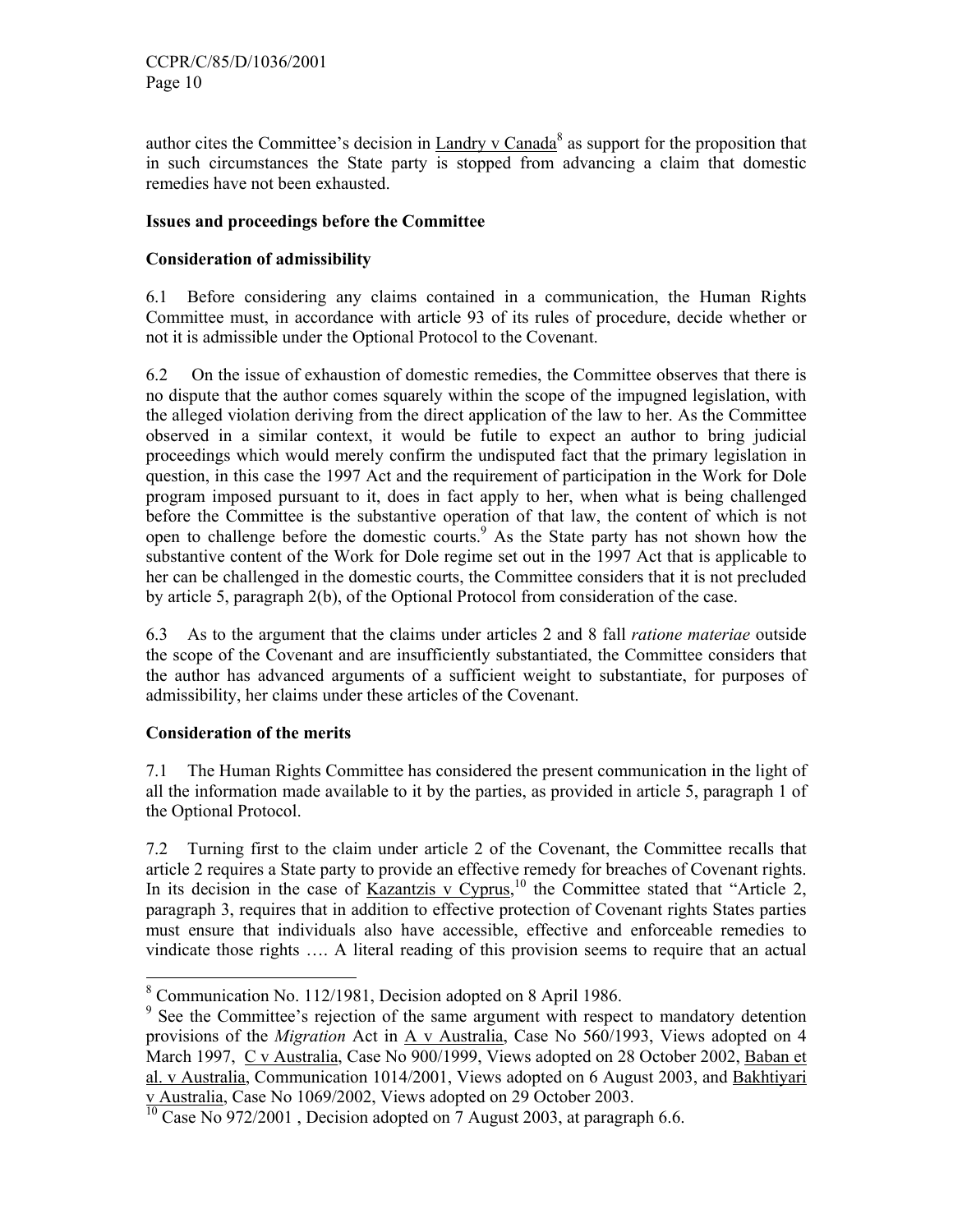breach of one of the guarantees of the Covenant be formally established as a necessary prerequisite to obtain remedies such as reparation or rehabilitation. However, article 2, paragraph 3(b), obliges States parties to ensure determination of the right to such remedy by a competent judicial, administrative or legislative authority, a guarantee which would be void if it were not available where a violation had not yet been established. While a State party cannot be reasonably required, on the basis of article 2, paragraph 3(b), to make such procedures available no matter how unmeritorious such claims may be, article 2, paragraph 3, provides protection to alleged victims if their claims are sufficiently well-founded to be arguable under the Covenant." (internal footnote omitted)

7.3 Applying this reasoning to the present claim that the State party did not provide an effective remedy for the alleged breach of article 8 of the Covenant, the Committee observes, with reference to its admissibility considerations identified above in the context of exhaustion of domestic remedies, that, in the State party's legal system, it was and remains impossible for a person such as the author to challenge the substantive elements of the Work for Dole program, that is, the obligation imposed by law on persons such as the author, who satisfy the pre-conditions for access to the program, to perform labour in exchange for receipt of unemployment benefits. The Committee recalls that the State party's proposed remedies address the question of whether or not an individual in fact satisfies the requirements for access to the program, but no remedy is available to challenge the substantive scheme for those who are by law subject to it.

7.4 As the Committee's consideration (*infra*) on the merits of the substantive article 8 shows, the question presented undoubtedly raises an issue, in the language of the Committee's decision in Kazantzis, that was "sufficiently well-founded to be arguable under the Covenant". It follows, therefore, that the absence of a remedy available to test an arguable claim under article 8 of the Covenant such as the present amounts to a violation of article 2, paragraph 3, read together with article 8, of the Covenant.

7.5 Concerning the principal claim under article 8, paragraph 3, of the Covenant, the Committee observes that the Covenant does not spell out in further detail the meaning of the terms "forced or compulsory labour". While the definitions of the relevant ILO instruments may be of assistance in elucidating the meaning of the terms, it ultimately falls to the Committee to elaborate the indicia of prohibited conduct. In the Committee's view, the term "forced or compulsory labour" covers a range of conduct extending from, on the one hand, labour imposed on an individual by way of criminal sanction, notably in particularly coercive, exploitative or otherwise egregious conditions, through, on the other hand, to lesser forms of labour in circumstances where punishment as a comparable sanction is threatened if the labour directed is not performed. The Committee notes, moreover, that article 8, paragraph  $3(c)(iv)$ , of the Covenant exempts from the term "forced or compulsory labour" such work or service forming part of normal civil obligations. In the Committee's view, to so qualify as a normal civil obligation, the labour in question must, at a minimum, not be an exceptional measure; it must not possess a punitive purpose or effect; and it must be provided for by law in order to serve a legitimate purpose under the Covenant. In the light of these considerations, the Committee is of the view that the material before it, including the absence of a degrading or dehumanizing aspect of the specific labour performed, does not show that the labour in question comes within the scope of the proscriptions set out in article 8. It follows that no independent violation of article 8 of the Covenant has been made out.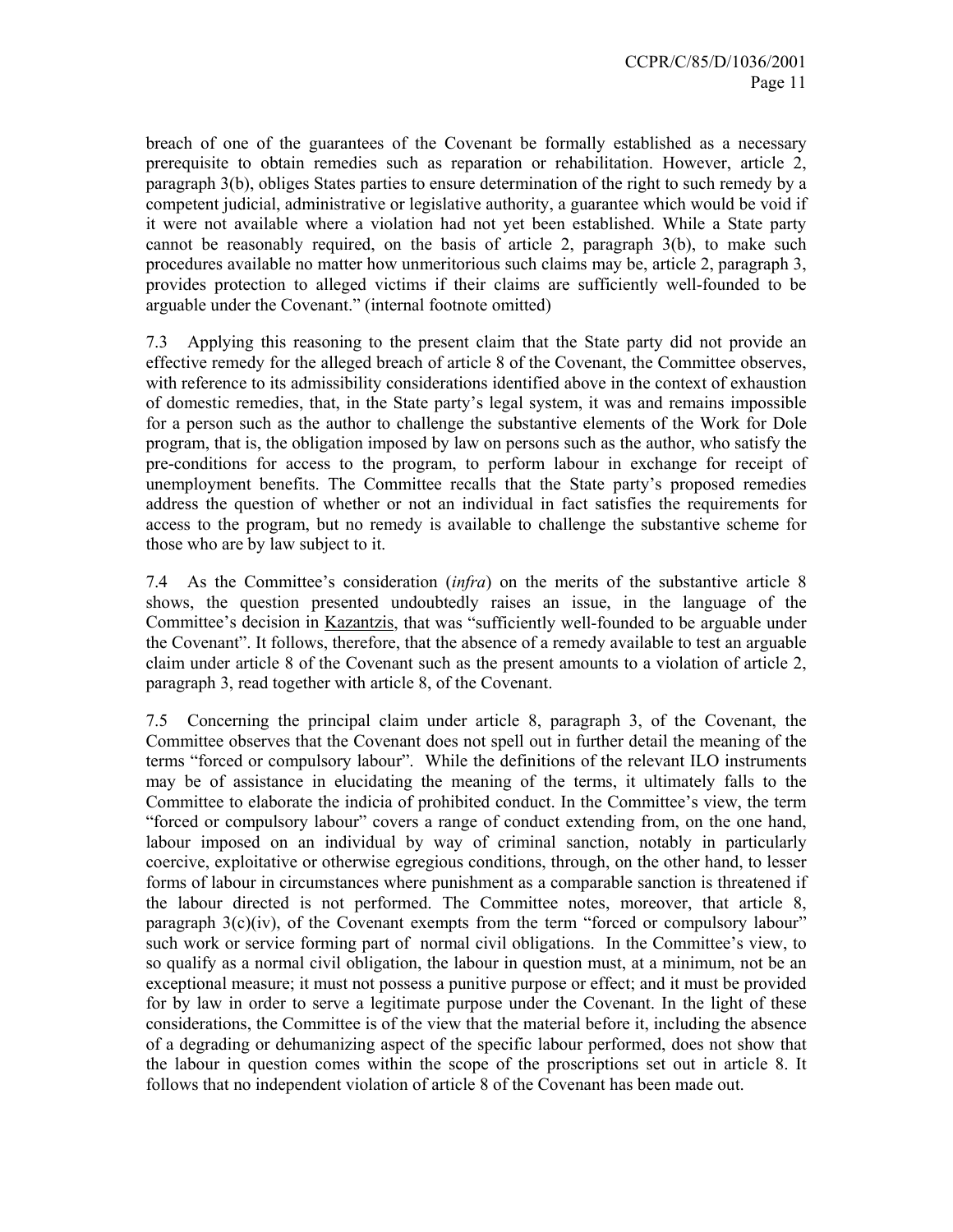8. The Human Rights Committee, acting under article 5, paragraph 4, of the Optional Protocol to the International Covenant on Civil and Political Rights, is of the view that the facts before it disclose a violation of article 2, paragraph 3, read together with article 8, of the Covenant.

9. While in accordance with article 2, paragraph 3 (a), of the Covenant, the State party is under an obligation to provide the author with an effective remedy, the Committee is of the view that in the present case its Views on the merits of the claim constitutes sufficient remedy for the violation found. The State party is under an obligation to ensure that similar violations of the Covenant do not occur in the future.

10. Bearing in mind that, by becoming a State party to the Optional Protocol, the State party has recognized the competence of the Committee to determine whether there has been a violation of the Covenant or not and that, pursuant to article 2 of the Covenant, the State party has undertaken to ensure to all individuals within its territory and subject to its jurisdiction the rights recognized in the Covenant to provide an effective and enforceable remedy in case a violation has been established, the Committee wishes to receive from the State party, within 90 days, information about the measures taken to give effect to its Views.

[Adopted in English, French and Spanish, the English text being the original version. Subsequently to be issued also in Arabic, Chinese and Russian as part of the Committee's annual report to the General Assembly.]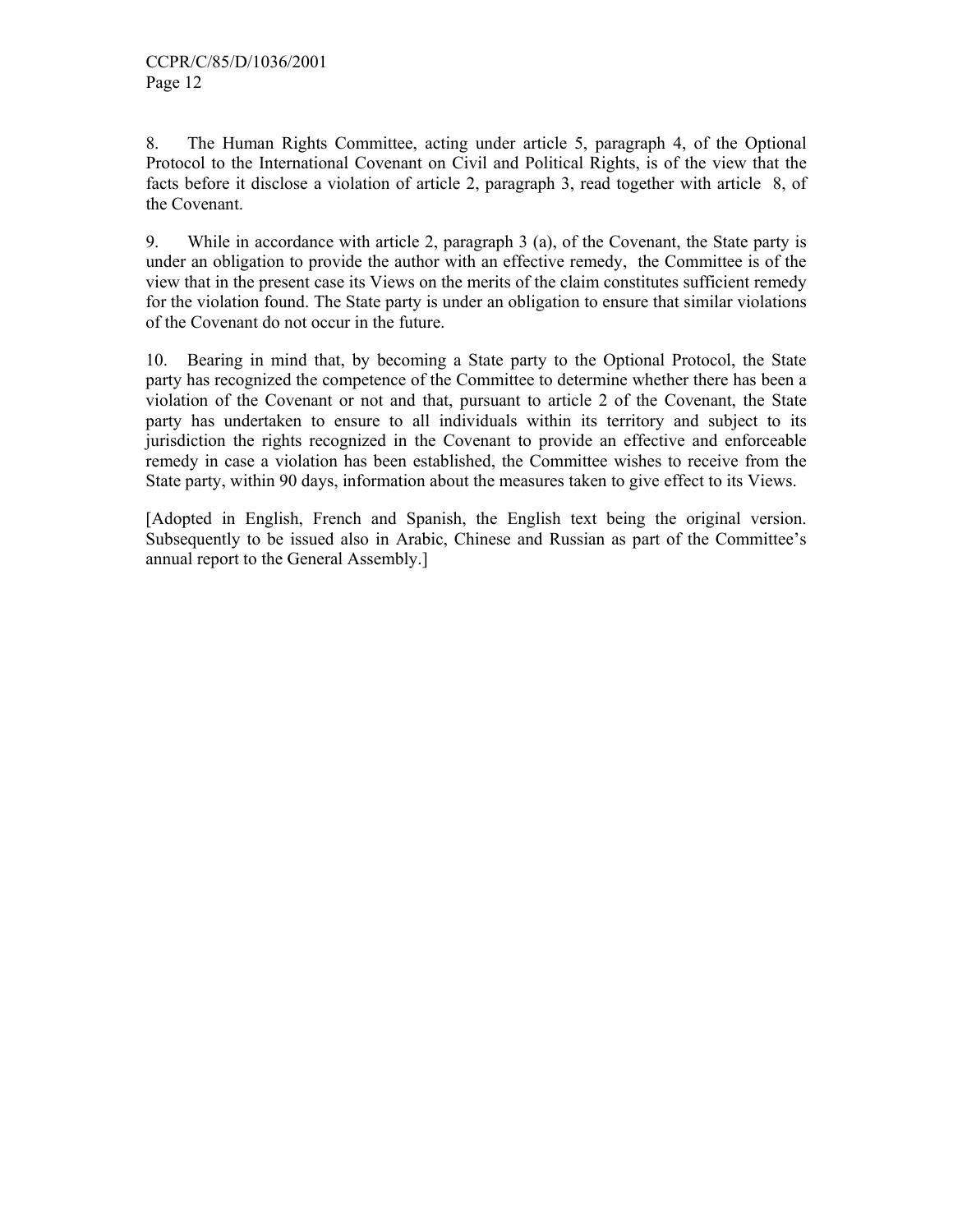#### **Annex**

#### **The State party's description of the WFD program**

The WFD program was introduced by the 1997 legislation. Its object, according to the statute, is "to reinforce the principle of mutual obligations applying to [unemployment benefits] by recognizing that it is fair and reasonable that persons in receipt of such payments participate in approved programs of work in return for such payments and to set out the means by which they may be enabled, or required, to undertake such work".

4.3 The State party points out that a Work for Dole program cannot require more than 24 or 30 hours' work (up to and beyond 21 years of age, respectively) per fortnight, and an individual is referred to a program for a maximum of 6 months per year. To qualify for an unemployment benefit, a person must generally

- (a) be unemployed;
- (b) satisfy the "activity test" or be exempt from it by virtue of, for example, being in full-time education, being in a remote area, giving birth to a child, and so forth. The "activity test" requires a person to be actively seeking and willing to undertake suitable paid work and to attend such programs, for example the Work for the Dole program, and training that may be directed;
- (c) be prepared to enter into and comply with a 'Preparing for Work' Agreement, which may include participating in a Work for Dole program; and
- (d) satisfy certain other formal criteria of age, residence and the like.

4.4 After receiving an unemployment benefit for six months, an unemployed person must, if subject to "activity testing", commence a program or activity of their choice, of which the Work for Dole program is one, geared towards enhancing their employment prospects. Failure on the part of the person to choose a program or activity results in referral for a Work for Dole placement for six months as a matter of administrative practice if:

- (a) the person receives the full rate of unemployment benefit;
- (b) the person possesses the skills and experience to perform the required tasks;
- (c) the tasks of the employment placement in question are medically appropriate and do not otherwise pose occupational health and safety; and
- (d) certain other requirements are satisfied.

4.5 Once a Work for Dole placement begins, the person's unemployment benefit is augmented by AUS\$21 per week reflecting the extra costs of participating in the program. Community Work Co-ordinators both assist the person in the placement and submit, under strict requirements, participation reports to ensure that participation requirements are being met.

4.6 Failure to commence or complete the Work for Dole program, including where this forms part of a Preparing for Work Agreement, or failure to comply with conditions of a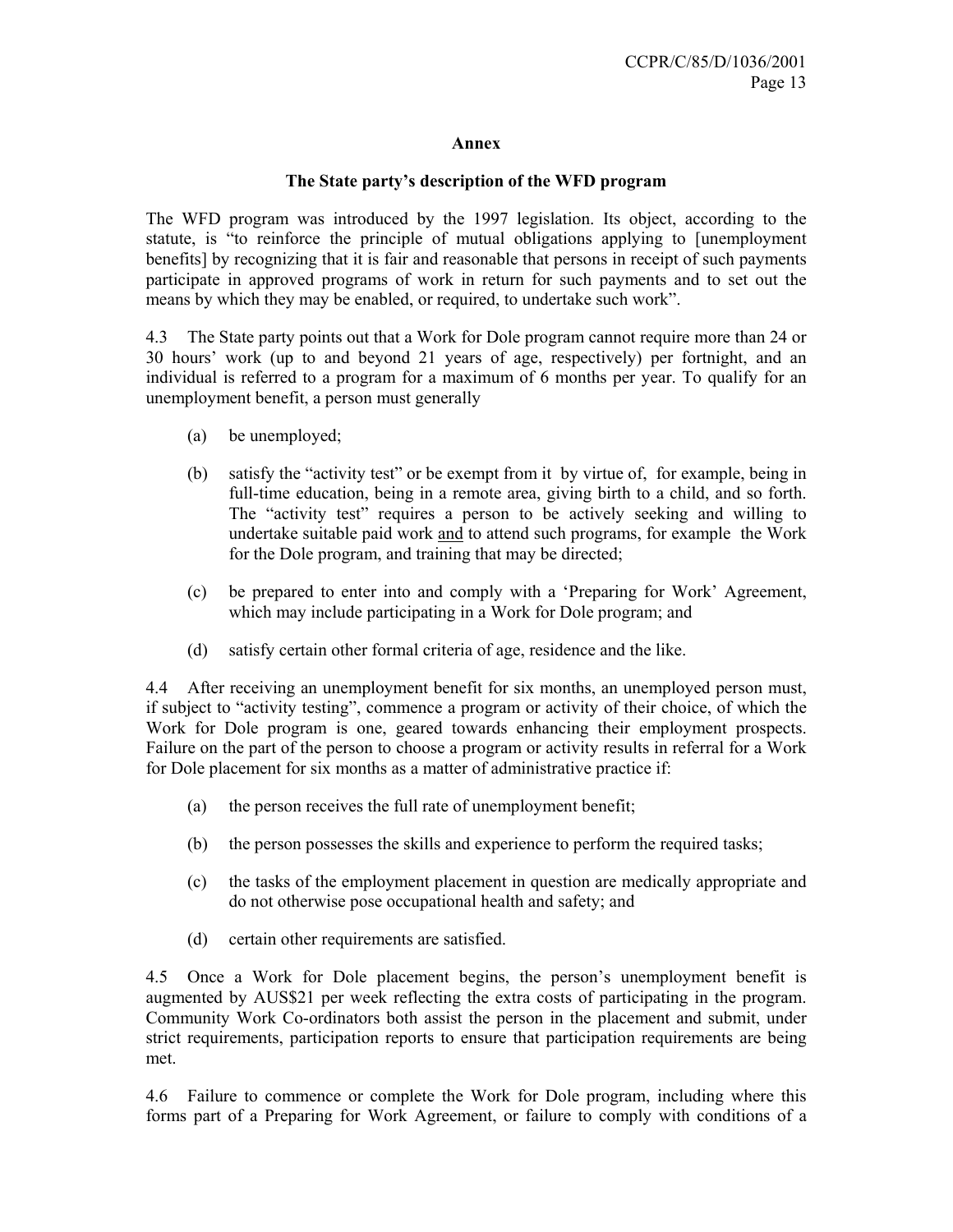Work for Dole program, result, in the absence of reasonable excuse, in an "activity test" breach and accompanying financial penalties in the form of reduced payment of unemployment benefits. Any third such breach within a two year period results in a twomonth non-payment of unemployment benefits.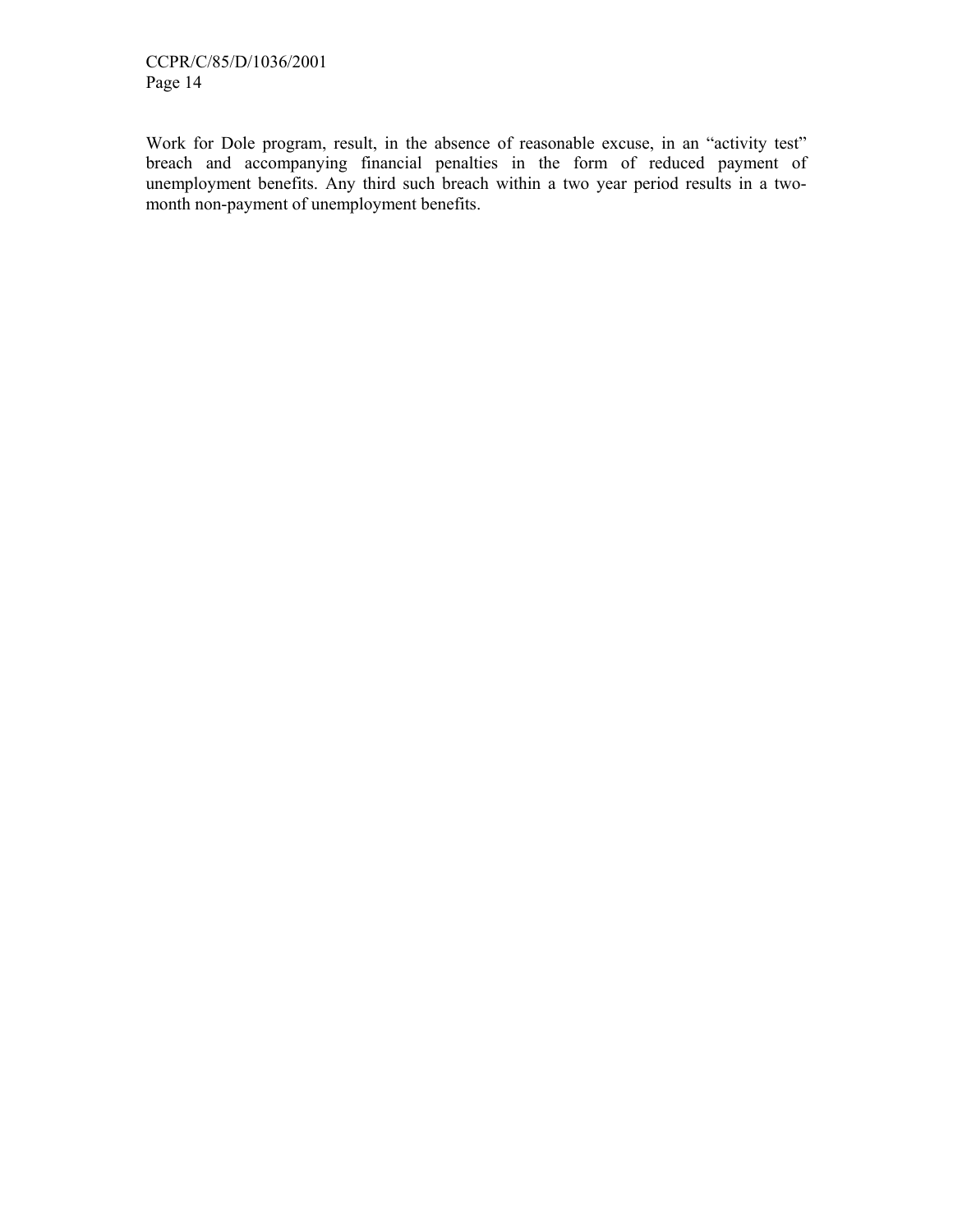#### **APPENDIX**

#### **Individual opinion by Committee member Ms. Ruth Wedgwood**

 In a world that is still replete with problems of caste, customary systems of peonage and indentured labor, forced labor in remote areas under conditions that often mimic slavery, and the disgrace of sexual trafficking in persons, it demeans the significance of the International Covenant on Civil and Political Rights to suppose that a reasonable work and training requirement for participation in national unemployment benefits in a modern welfare state could amount to "forced or compulsory labor" within the meaning of Article 8(3)(a).

 Australia has a program of unemployment benefits that supports new job seekers for six months, so long as they are willing to accept gainful employment. After six months, continued receipt of benefits may be conditioned on the participant's willingness to enhance his or her job skills and give something back to the community, through a "Work for Dole" program. The latter program is limited to 12 hours per week (for persons under 21 years of age), and 15 hours per week (for persons of 21 years or older).

 The author of this communication, Ms. Bernadette Faure, began to draw unemployment benefits immediately after leaving high school in 1996. In November 2000, after attending an "Intensive Assistance" program at a government-accredited employment agency, she failed to comply with the terms of a "Preparing for Work Agreement" and her public benefit was partially reduced. She then failed to attend three scheduled interviews with an employer called "Mission Australia" as part of the Work for Dole program. Finally, in July 2001, she took part successfully in the "Work for Dole" program and worked at a job placement until 7 October 2001. She started another placement on 24 October 2001, but failed to show up on 30 October or 5-6 November 2001, and did not corroborate her claim of illness with any medical certificate. The unexcused absence on 30 October resulted in a rate reduction of 24 percent and the second absence resulted in cancellation of her benefits. Her benefits were reinstated on 26 February 2002.

 Ms. Faure asserts that Australia has imposed a type of "forced or compulsory labor" forbidden by the Covenant, by requiring that she should take part in a work and training program as a condition of receiving public unemployment benefits. The state party argues that the program contributes to the acquisition of employment skills, and is a form of "mutual obligation" that respects the claims of the community and the job seeker, Ms. Faure characterizes the work requirement in terms one might have thought originally aimed at horrific instances such as the forced labor required by colonial powers to build canals and roads, rather than the mutual obligations of a modern democratic society.

 Professor Manfred Nowak, in his work on the UN Covenant on Civil and Political Rights, CCPR Commentary  $(2^{nd}$  edition 2005), at page 202, has concluded that "The mere lapse of unemployment assistance when a person refuses to accept work not corresponding to his or her qualifications does not ... represent a violation [of Article 8]; in this case, neither the intensity of the involuntariness nor that of the sanction reaches the degree required for forced or compulsory labour." Professor Nowak's common-sense assessment is faithful to the purposes of Article 8. On the uncontested facts of this case, I would dismiss the author's claim of "forced or compulsory labor" as inadmissible for lack of substantiation.